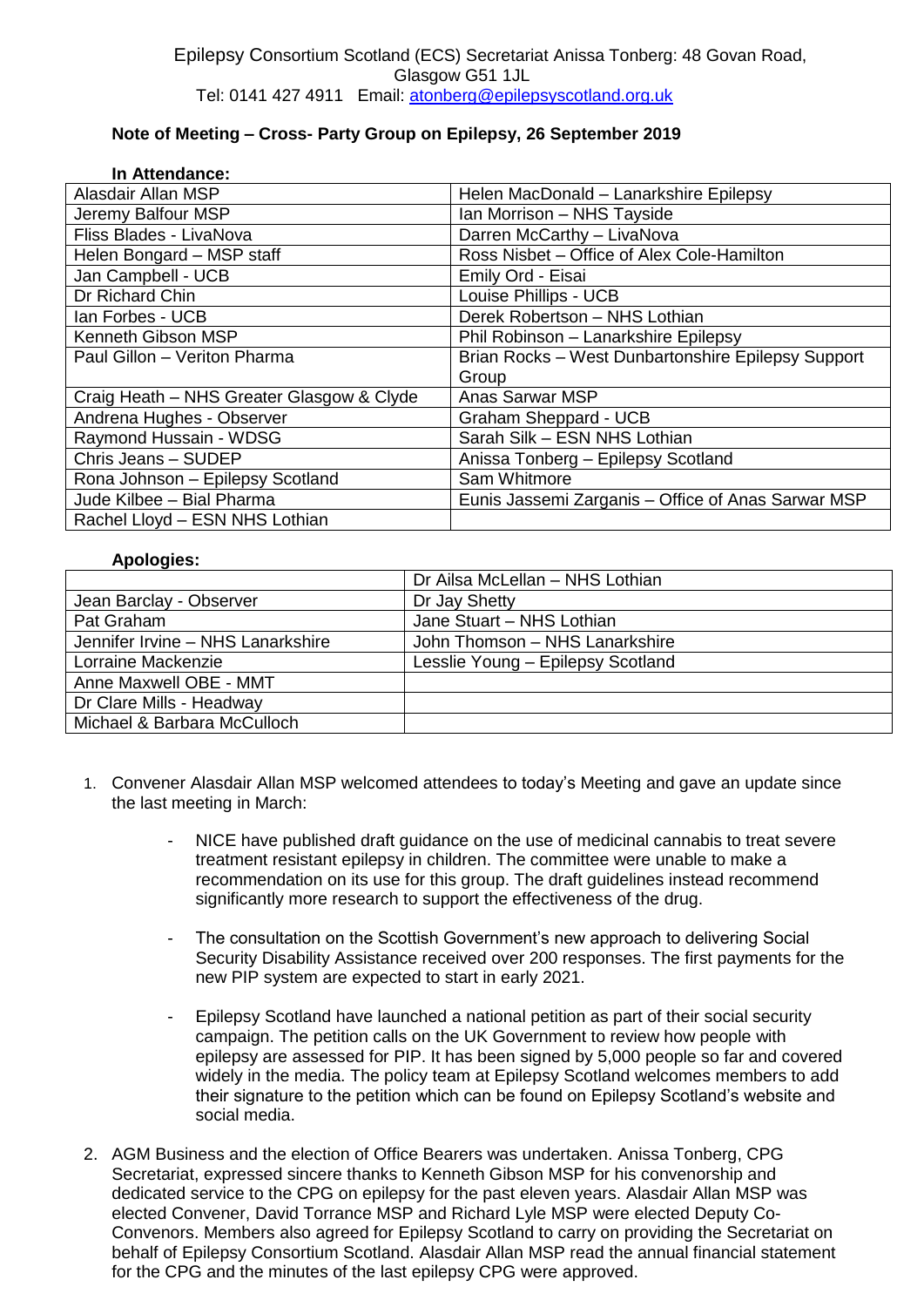3. Alasdair Allan MSP introduced Dr Ian Morrison, a consultant neurologist based in NHS Tayside and Dr Craig Heath, a consultant neurologist based in NHS Greater Glasgow and Clyde. They discussed the development of an epilepsy register, which included the following points:

**Dr Ian Morrison**: Epilepsy is the most common chronic neurological condition; it is ten times more common than Multiple Sclerosis. Epilepsy does not get as much attention as other conditions, it is still very stigmatised, and people continue to experience prejudice. Epilepsy can kill up to 1 in 400 people, this increases to 1 in 100 if someone does not take their medication as prescribed.

NHS Tayside received funding from a bereaved family who wanted to further epilepsy research. The clinicians decided to start a database that could be used for research purposes but would also improve clinical outcomes. They decided to establish a non-linear structure with the intention of identifying people who had been in the NHS Tayside epilepsy service in the last five years. They developed an app which patients used and updated the database in real time. In future, they are intending to use artificial intelligence to try and improve data input.

One area of the register where patients have directly benefited is in the prescribing of sodium valproate. In 2014 EU Medicines Agency advised that clinicians must be more aware of the impact of sodium valproate, led to MHRA advice in 2018 that sodium valproate could not be prescribed to women of childbearing age unless they were compliant with the Prevent Programme. If a woman on sodium valproate falls pregnant, there is a 10% chance the child will have a physical defect and 30-40% chance the child will have developmental issues.

This advice increased the risk of GPs not prescribing sodium valproate to patients. For a woman of childbearing age to be prescribed sodium valproate they have to be seen by an epilepsy specialist, have to get effective contraception and have to be seen on yearly basis. The database allowed clinicians to see, via one click of a button, how many patients have been prescribed sodium valproate, figure out who was female, see their age and contact them directly. Without the database this would have taken weeks or months.

Out of 153 people who they approached, only 28 came to clinic. Many patients did not want to switch drugs as they had achieved seizure freedom, had no desire to extend family or were in a same sex relationship. Only two came to clinic because they had thought about starting a family.

To populate the database was severely labour intensive, this works in NHS Tayside but might not work in other centres as it is too much work. Said they are looking at other options to make it a national project.

**Dr Craig Heath**: The primary aim of the register is to improve the care and outcomes in people with epilepsy.

There are many challenges that people with epilepsy face which the register may able to improve. One third of patients will never achieve seizure freedom, despite advances in pharmaceutical medicine. Mortality rate for people with epilepsy is two to five times higher compared to the general population, life expectancy is ten years shorter. Finally, 23% of people with epilepsy do not take their medication as prescribed. Women's health provides significant difficulty as mentioned by Ian Morrison, maternal outcomes are poorer for people with epilepsy.

They want to have more than a list of names; they need to create an active NHS embedded infrastructure that can be used to improve outcomes. The epilepsy dashboard allows clinicians to be made aware of any adverse events which have happened to their patients. By the end of the year the three dashboard alerts will be admissions, deaths and pregnancy.

Recognised that the register will not improve mortality in the short term. However, it will ensure that clinicians are made aware when one of their patients die. This will allow them to follow protocols and ensure families are supported as well as reviewing and improving their practice.

If people with epilepsy do not take their medication as prescribed, their risk of death is two to three times higher. Dispensing information is already available to the health board, it is clear when people are not regularly renewing their prescriptions. Therefore, clinicians can pinpoint people who are not adhering to their medication, are at a higher risk of death and take steps to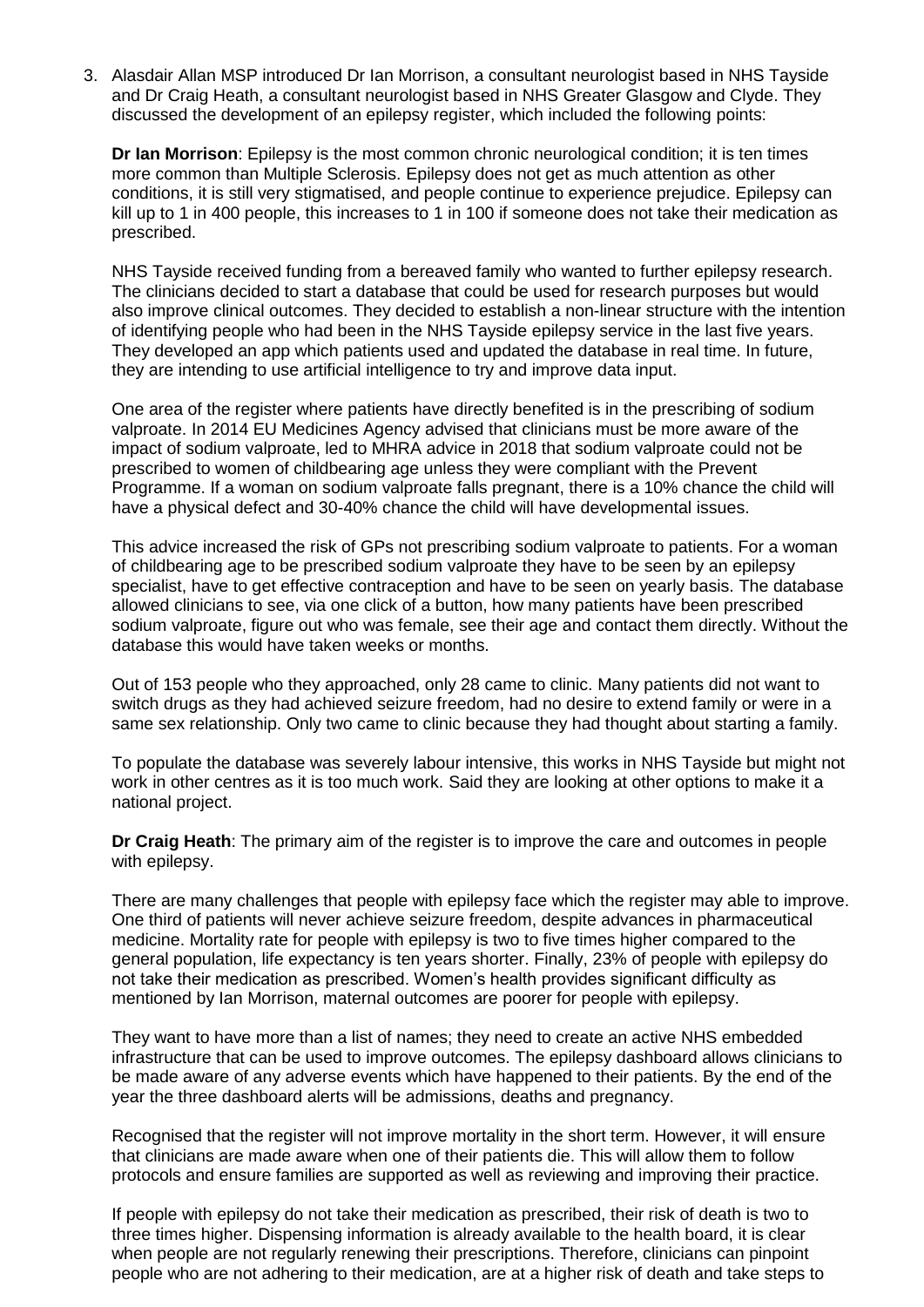reduce that risk. By Summer 2020 the next flag on the dashboard will be poor adherence, if patients are not picking up their scripts 80% of the time they will appear on the dashboard.

There are 6,600 patients on the register at present, have five years' worth of data on admissions and deaths. The areas which are missing at present is EEG and radiology data. Hopes the data from the register will be able to answer the question of why a third of people with epilepsy do not achieve seizure freedom.

The first output from the dataset is a study on people with epilepsy who are taking methadone and whether they have higher rates of mortality. An individual with epilepsy who has an addiction is 25 times more likely to die compared to the general population. The aim of the study was to understand if epilepsy or its care contributes to mortality. One in twenty people who attend an epilepsy clinic take methadone. This is almost certainly underestimating the problem as this is of those who attend clinic. If a person has epilepsy and takes methadone, they are four times more likely to die than those who have epilepsy alone. These individuals are less likely to engage with neurology services. Despite these individuals attending a pharmacy every day for their methadone, one third do not take their epilepsy medication. Their outcomes might be improved by dispensing their anti-convulsant medication alongside their methadone.

The two speakers thanked a number of supporters including; UCB Pharma, Eisai, Cyberonics, Universities of Dundee and Glasgow.

Alasdair Allan MSP thanked the speakers for their presentations and opened up to questions from members.

**Anissa Tonberg, Epilepsy Scotland** – asked what is needed to support national roll out of the epilepsy register.

**Dr Ian Morrison** – said there is no reason why this could not be a national project in the space of a couple of months. IT issues are stopping them from supporting the national roll out.

**Dr Craig Heath** – said IT departments are faced with several databases and are under pressure. They need to show to the IT departments how the register will affect clinical outcomes and has been successful in other areas. Scottish Government could help encourage local IT departments and show it is something worthwhile to support.

**Alasdair Allan MSP** – said he was happy to write a letter to the Scottish Government asking what can be done to facilitate the national roll out. Asked if there were any legal issues regarding data sharing.

**Dr Ian Morrison** – said the clinical aspect of the register exists within current NHS systems and are subject to strict board and ethics approval. Additionally, all details within Safe Haven are anonymised.

**Paul Gillon, Veriton** – asked if the dashboard would flag acute and A&E patients.

**Dr Craig Heath** – said it picks up both. Said it is about identifying epilepsy related admissions and they hope to manage that in the future, with IT help.

**Andrena Hughes, Observer** – asked if the alerts on the dashboard will only appear to clinicians if they go in and look at individual patients.

**Craig Heath** – said the alerts comes up automatically. Said this leads on to other issues of what clinicians then do with the information alerts but said knowing what is happening is a good start.

**Andrena Hughes** – clarified that the dashboard will be monitored by someone who will then alert the clinician that an adverse event has taken place.

**Craig Heath** – said yes that is the aim.

**Richard Chin** – asked if the register is an active or passive alert system. Asked how clinicians become aware of these adverse events.